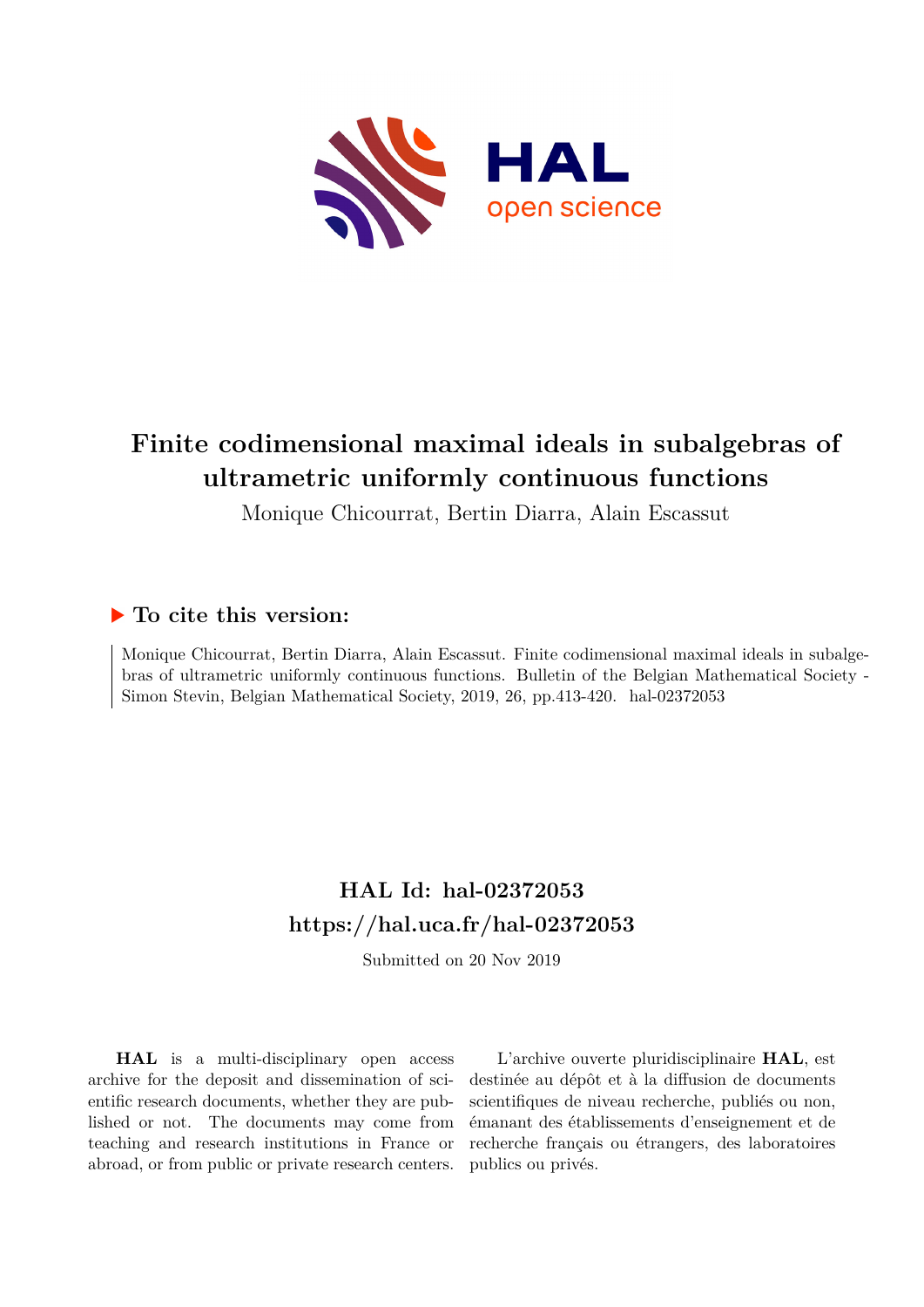## Finite codimensional maximal ideals in subalgebras

### of ultrametric uniformly continuous functions

#### by Monique Chicourrat, Bertin Diarra and Alain Escassut

Abstract: Let IE be a complete ultrametric space, let IK be a perfect complete ultrametric field and let A be a Banach IK-algebra which is either a full IK-subalgebra of the algebra of continuous functions from IE to IK owning all characteristic functions of clopens of IE, or a full IK-subalgebra of the algebra of uniformly continuous functions from IE to IK owning all characteristic functions of uniformly open subsets of IE. We prove that all maximal ideals of finite codimension of A are of codimension 1.

Introduction: Let IE be a complete metric space provided with an ultrametric distance δ, let IK be a perfect complete ultrametric field and let S be a full IK-subalgebra of the IK-algebra of continuous (resp. uniformly continuous) functions complete with respect to an ultrametric norm  $\| \cdot \|$  that makes it a Banach IK-algebra [3].

In [2], [4], [5], [6] we studied several examples of Banach IK-algebras of functions and showed that for each example, each maximal ideal is defined by ultrafilters [1], [7], [8] and that each maximal ideal of finite codimension is of codimension 1: that holds for continuous functions [4] and for all examples of functions we examine in [2], [5], [6]. Thus, we can ask whether this comes from a more general property of Banach IK-algebras of functions, what we will prove here.

Here we must assume that the ground field IK is perfect, which makes that hypothesis necessary in all theorems.

**Definitions and notations:** A subset D of  $E$  is said to be *clopen* (resp. uniformly open) if it is closed and open (resp. if  $\inf_{x \in D} \inf_{y \in \mathbb{E} \setminus D} \delta(x, y) > 0.$ 

The algebra  $S$  will be said to be *semi-admissiible* if it satisfies the two following properties:

1) For every clopen subset D of E, the characteristic function of D belongs to  $S$ ,

2) For every  $f \in S$  such that  $\inf_{\mathbb{E}} |f(x)| > 0$ , f is invertible in S.

The algebra S will be said to be *semi-compatible* [2] if it satisfies the two following properties:

1) For every uniformly open subset D of  $E$ , the characteristic function of D belongs to S,

2) For every  $f \in A$  such that  $\inf_{\mathbb{E}} |f(x)| > 0$ , f is invertible in S.

Examples: 1) The Banach algebra of all bounded continuous functions from E to IK, provided with the uniform norm  $\parallel$  .  $\parallel_0$  on  $\mathbb{E},$  is semi-admissible.

2) Let A be the algebra of bounded functions from IE to IK such that, for every  $a \in \mathbb{E}$ , there exists a ball  $B(a) = \{x \in \mathbb{E} \mid \delta(a,x) < r(a)\}$  such that  $f(x) = f(a) \,\forall x \in B(a)$ .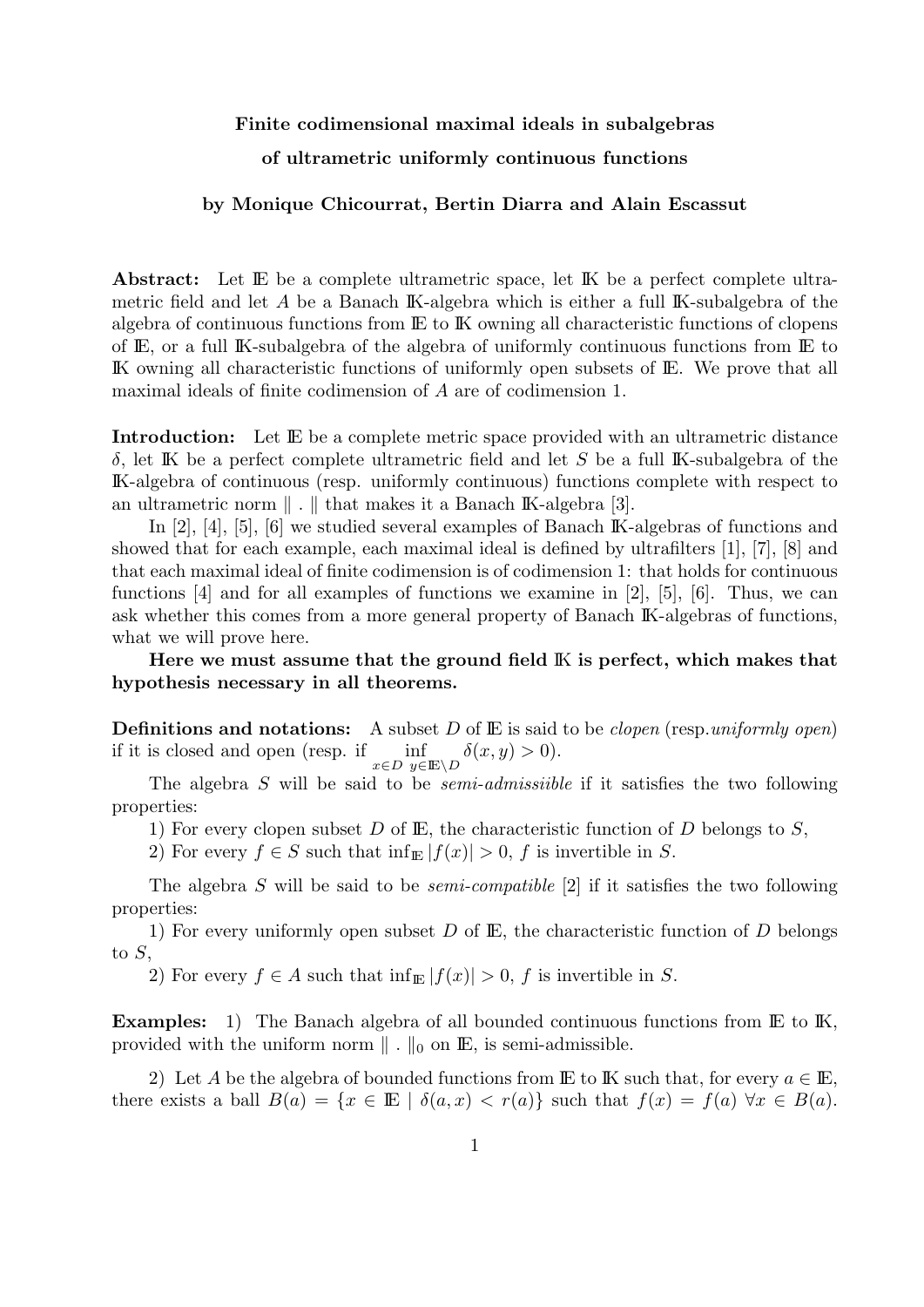Then the closure of A with respect to the uniform norm  $\|\cdot\|_0$  is easily seen to be a semi-admissible algebra (different from Example 1) whenever  $\mathbb E$  is not separable).

3) Let B be the Banach algebra of bounded uniformly continuous functions from IE to IK provided with the uniform norm  $\| \cdot \|_0$  on IE. Then B is a semi-compatible algebra.

4) Let  $L$  be the algebra of bounded Lipschitzian functions from  $\mathbb E$  to  $\mathbb K$  provided with the norm  $\Vert . \Vert$  defined as  $||f|| = \max(||f||_0, \sup_{x,y\in\mathbb{E},x\neq y}$  $|f(x) - f(y)|$  $\delta(x,y)$ ). Then  $L$  is proved to be a semi-compatible IK-Banach algebra [2].

### Throughout the paper, we denote by  $S$  a K-algebra that is either semiadmissible or semi-compatible.

The following Theorem A plays a major role in the proof of our theorems. Concerning semi-compatible algebras, it just comes from Theorem 3.1 in [2]. Concerning semi-adimissible algebras, we can generalize Theorem 5.1 in [4] and then Corollary 5.2 to any semi-admissible algebras. Thus, we obtain Theorem A:

**Theorem A:** Let M be a maximal ideal of S. There exist ultrafilters  $\mathcal{U}$  on  $\mathbb{E}$  such that  $\mathcal M$  is the set of  $f \in S$  such that  $\lim_{\mathcal U} f(x) = 0$ . Moreover, if every  $f \in S$  converges along U, then  $M$  is of codimension 1.

In order to prove our main theorems we first need several basic results. In [5], [6], we have proved a proposition that we can easily generalize:

**Proposition P1:** Let  $\mathbb{L}$  be a finite algebraic extension of  $\mathbb{K}$  provided with the absolute value which extends that of K. Let A be a unital commutative K-algebra. Suppose there exists a morphism of K-algebra,  $\chi$ , from A onto L. Let A be the L-algebra  $\mathbb{L} \otimes_{\mathbb{K}} A$ . Then  $\chi$  has continuation to a surjective morphism of **L**-algebra  $\widehat{\chi}$  from A to **L**.

**Proof:** The above theorem is given as Theorem 3.5 in [5], but on the one hand, the proof was made by using the primitive element theorem, though the field is not supposed to be perfect (but one can generalize it when the field is not perfect). On the other hand the surjective property was not specified.

Let  $d = [\mathbb{L} : \mathbb{K}]$ . Since K is perfect we can suppose that  $\mathbb{L}$  is of the form  $\mathbb{K}[a]$ . Let f,  $g \in \hat{A}$ . Then f is of the form  $\sum$  $d-1$  $j=0$  $a^j f_j, f_j \in S, j = 0, ..., d-1$  and g is of the form  $\sum$  $d-1$  $j=0$  $a^j g_j, g_j \in S, j = 0, ..., d - 1.$ 

We can now define  $\hat{\chi}$  on  $\hat{A}$  as  $\hat{\chi}(f) = \sum_{i=0}^{n}$  $d-1$  $j=0$  $a^j \chi(f_j)$ . Then obviously,  $\hat{\chi}$  is IK-linear. On the other hand, for each  $q \in \mathbb{N}$ ,  $a^q$  is of the form  $P_q(a)$  where  $P_q \in \mathbb{K}[x]$ ,  $\deg(P_q) \leq d-1$ .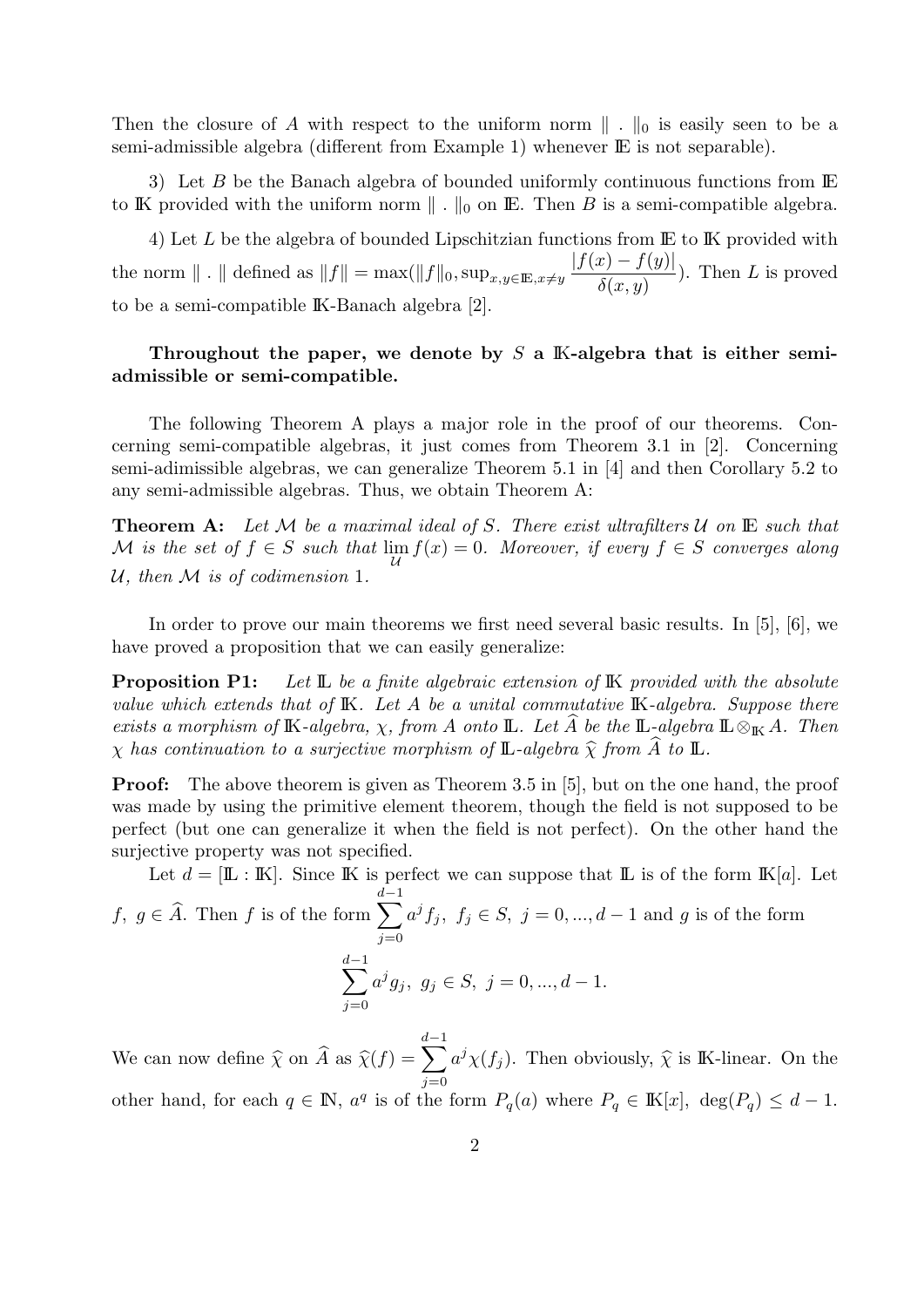Then  $\hat{\chi}(a^q) = \hat{\chi}(P_q(a)) = P_q(\hat{\chi}(a)) = P_q(a) = a^q$ . Next,

$$
\widehat{\chi}(fg) = \widehat{\chi}\Big( \big(\sum_{j=0}^{d-1} a^j f_j \big) \big(\sum_{j=0}^{d-1} a^j g_j \big) \Big) = \widehat{\chi}\Big( \sum_{\substack{0 \le m \le d-1 \\ 0 \le n \le d-1}} a^{m+n} f_m g_n \Big)
$$
  
= 
$$
\sum_{\substack{0 \le m \le d-1 \\ 0 \le n \le d-1}} a^{m+n} \chi(f_m) \chi(g_n) = \big(\sum_{j=0}^{d-1} a^j \chi(f_j) \big) \big(\sum_{j=0}^{d-1} a^j \chi(g_j) \big) = \chi(f) \chi(g).
$$

Thus, the extension of  $\chi$  is proved. It is then immediately checked that  $\hat{\chi}$  is surjective: since A is a L-algebra, it contains the field L and every morphism  $\hat{\chi}$  from A obviously satisfies  $\widehat{\chi}(c) = c \ \forall c \in \mathbb{L}$ .

Remark: Proposition P1 holds in under much more general hypotheses, without assuming that IK is perfect and that IL is algebraic over IK.

The following proposition P2 is essential for establishing P3 and all theorems:

**Proposition P2:** Let  $\mathbb{L} = \mathbb{K}[a]$  be a finite extension of  $\mathbb{K}$  of degree t, provided with the unique absolute value extending that of  $\mathbb K$  and let  $a_2, ..., a_t$  be the conjugates of a over  $\mathbb K$ , with  $a_1 = a$ . Let  $\widehat{S} = \mathbb{L} \otimes_{\mathbb{K}} S$  and let  $g = \sum_{j=0}^{t-1} a^j f_j$ ,  $f_j \in S$  be such that  $\inf_{\mathbb{E}} |g(x)| > 0$ .

For every 
$$
k = 1, ..., t
$$
, let  $g_k = \sum_{j=0}^{t-1} a_k^j f_j$ ,  $f_j \in S$ . Then  $\prod_{k=1}^t g_k$  belongs to S and  $\prod_{k=2}^t g_k$ 

belongs to  $S$ .

**Proof:** Since  $\mathbb{L} = \mathbb{K}[a_1]$  by definition, we have

$$
N = \mathbb{K}[a_1, \dots, a_t] = \mathbb{K}[a_1][a_2, \dots, a_t] = \mathbb{L}[a_2, \dots, a_t]
$$

and  $N$  is a normal extension of  $\mathbb K$  and  $\mathbb L$  respectively.

Thus, assuming that  $a_1, \ldots, a_s$  belong to  $\mathbb{L}$ , we have  $\mathbb{L} = \mathbb{K}[a_1, \ldots, a_s]$  and  $N = \mathbb{K}[a_1, \ldots, a_s, a_{s+1}, \ldots, a_t] = \mathbb{K}[a_1, \ldots, a_s][a_{s+1}, \ldots, a_t] = \mathbb{L}[a_{s+1}, \ldots, a_t].$ 

Put  $G' = \{\sigma \in G : \sigma(x) = x, \forall x \in L\}$  with the extension  $N|\mathbb{L}$  which is Galoisian, of Galois group  $G' = G(N|\mathbb{L})$  the subfield  $\mathbb{L}$  of N corresponds to the subgroup  $G'$  of G through the Galois correspondance.

Now, given 
$$
\sigma \in G
$$
, set  $\sigma(g) = \sum_{j=0}^{t-1} (\sigma(a))^j f_j$ . Let  $F = \prod_{k=1}^t g_k = \prod_{\sigma \in G} \sigma(g)$ . Then  $F$ 

belongs to S if and only if for every  $\tau \in G$ ,  $\tau(F) = F$ . Now, we have

$$
\tau(F) = \prod_{\sigma \in G} \tau \circ \sigma(g) = \prod_{\zeta \in G} \zeta(g) = F,
$$

therefore  $F$  belongs to  $S$ .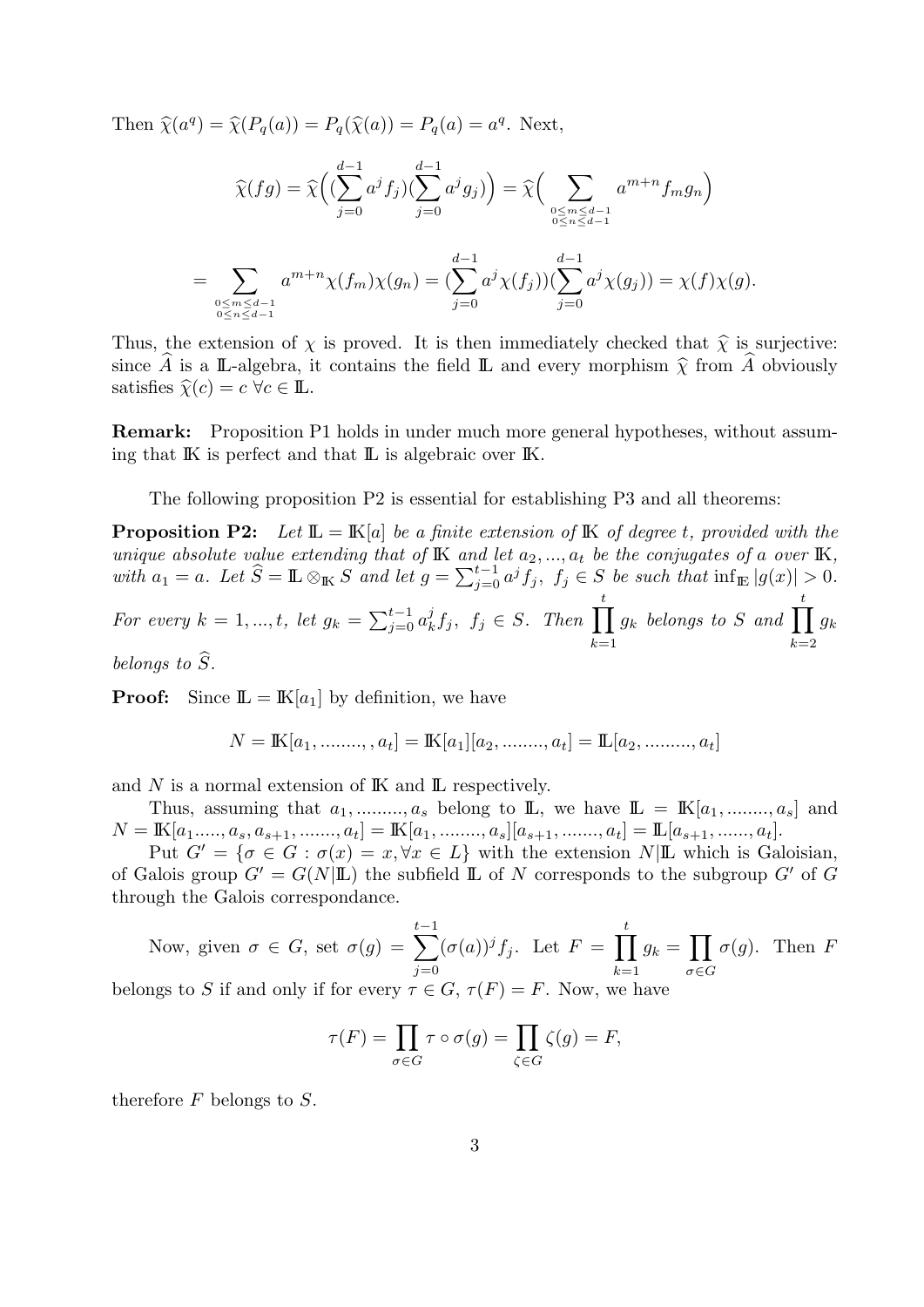On the other hand the roots  $a_i$ , for  $s + 1 \leq i \leq t$  are conjugate over **L**. Therefore if  $s + 1 \leq i \leq t$ , there exists  $\theta \in G' = G(N|\mathbb{L})$  such that  $a_i = \theta(a_{s+1})$ . It follows that  $g_i = \sum_{j=0}^{t-1} a_i^j$  $j_i^j f_j = \sum_{j=0}^{t-1} \theta(a_{s+1})^j f_j = \theta(\sum_{j=0}^{t-1} a_{s+1}^j f_j) = \theta(g_{s+1})$ Let  $H = \prod$ t  $i = s + 1$  $g_i = \prod$  $\theta \in G'$  $\theta(g_{s+1})$ . Then H belongs to S if and only if  $\tau(H) = H \,\forall \tau \in$ G'. Now, we have  $\tau(H) = \prod_{\theta \in G'} \tau \circ \theta(g_{s+1}) = \prod_{\zeta \in G'} \zeta(g_{s+1}) = H$ , therefore H belongs to  $\widehat{S}$ . Consequently, since  $\prod_{i=2}^{s} g_i$  belongs to  $\widehat{S}$ , one gets that  $(\prod_{i=2}^{s} g_i) \cdot H = \prod_{i=2}^{t} g_i$  is an element of  $S$ .

We can now establish the following Proposition P3:

**Proposition P3:** Let  $\mathbb{L} = \mathbb{K}[a]$  be a finite extension of  $\mathbb{K}$  of degree t, provided with the unique absolute value extending that of  $\mathbb K$  and let  $a_2, ..., a_t$  be the conjugates of a over IK, with  $a_1 = a$ . Let  $\widehat{S} = \mathbb{L} \otimes_{\mathbb{K}} S$  and let  $g \in \widehat{S}$  be such that  $\inf_{\mathbb{E}} |g(x)| > 0$ . Then g is invertible in  $\widehat{S}$ .

**Proof:** Let  $g = \sum_{j=0}^{t} a^j f_j$ ,  $f_j \in S$  and for every  $k = 1, ..., t$ , let  $g_k = \sum_{j=0}^{t} a_k^j$  $f_k^j, f_j \in S.$ Then, by Proposition P2,  $\prod$ t  $k=1$  $g_k$  belongs to S and in the same way,  $\prod$ t  $k=2$  $g_k$  belongs to S. Now, since  $\inf_{\mathbb{E}} |g(x)|$  is a number  $m > 0$ , we have  $|\prod_{n=1}^{\infty}$ t  $k=1$  $|g_k| \geq m^t$  because in **L**, we have  $|g_k(x)| = |g_1(x)| \forall k = 1, 2, ..., t, \forall x \in \mathbb{E}$ . Consequently,  $\prod$ t  $k=1$  $g_k$  is invertible in S. There exists  $f \in S$  such that  $\prod$ t  $k=1$  $g_k.f = 1$ . Since by Proposition P2,  $\prod$ t  $k=2$  $g_k$  belongs to  $\widehat{S}$  one sees that  $\prod$ t  $k=2$  $g_k$ , f is an element of S. Hence  $g = g_1$  is invertible in S with inverse  $g^{-1} = \prod$ t  $k=2$  $g_k.f$ 

Definition and notation: In the following Proposition P4 and in the theorems we will have to consider the *tensor product norm* We remind here some general facts (for completeness one can sees [9]). Let  $\mathbb{L}$  be a complete valued field extension of  $\mathbb{K}$  and A be a unital, ultrametric IK-Banach algebra. Given  $z \in \mathbb{L} \otimes_{\mathbb{K}} A$ , we put

$$
||z||_{\otimes} = \inf \{ \max_{i \in I} |b_i|. ||x_i|| \mid \sum_{i \in I} b_i \otimes \mathbb{K} \ x_i = z, \text{I finite} \}.
$$

This norm  $\| \cdot \|_{\infty}$  will be called the (projective) tensor product norm. It is an ultrametric norm.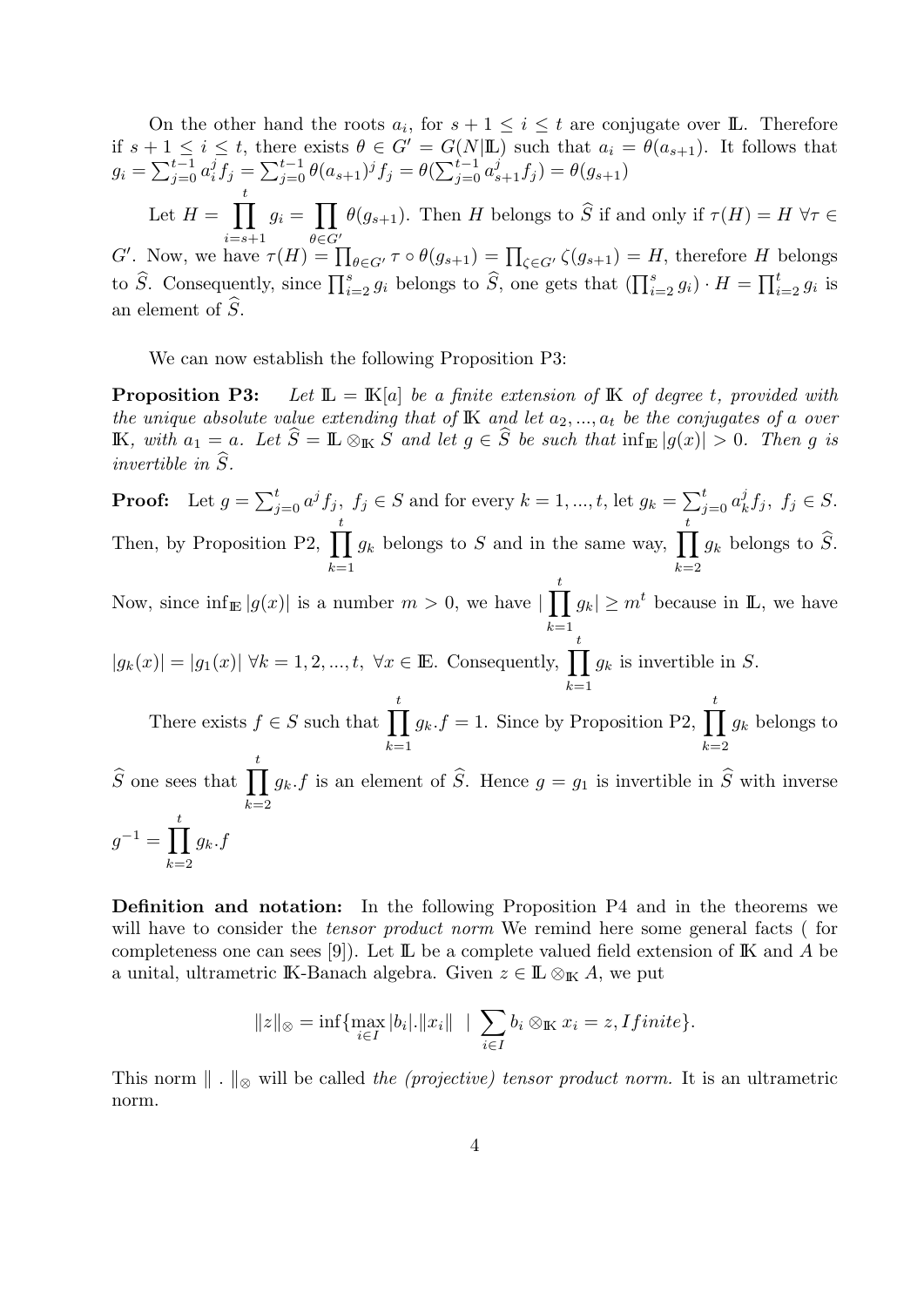In any unital IK-algebra A, let  $1_A$  be the unity of A. Then for  $b \in \mathbb{L}$  and  $x \in A$ , one has  $||b \otimes x||_{\otimes} = |b| ||x||$ . In particular for any  $b \in \mathbb{L}$ , (resp.  $x \in A$ ), one has  $||b \otimes 1_A||_{\otimes} = |b|$ (resp.  $||1_K \otimes y||_{\otimes} = ||x||$ .) Hence one has an isometric identification of L (resp. A) with  $\mathbb{L} \otimes_K 1_A$  (resp.  $1_{\mathbb{L}} \otimes_{\mathbb{K}} A$ ).

Furthermore, one verifies that with the tensor norm, the tensor product  $\mathbb{L}\otimes_{\mathbb{K}} A$ , of the two unital IK-algebras IL and A is a normed unital IK-algebra. It is also a unital IL-algebra (obtained by extension of scalars). The completion  $\mathbb{L}\widehat{\otimes}_{\mathbb{K}} A$  of  $\mathbb{L}\otimes_{\mathbb{K}} A$  with respect to the tensor product norm  $\| \cdot \|_{\infty}$  (called the topological tensor product) is a unital IK-Banach algebra as well as a IL-Banach algebra.-

Now assume that  $\mathbb L$  is of finite dimension d over K. Fix a K-basis  $(e_j)_{1 \leq j \leq d}$  of  $\mathbb L$ . It is readily seen that any  $z \in \mathbb{L} \otimes_{\mathbb{K}} A$  can be written in the unique form  $z = \sum$ d  $j=1$  $e_j \otimes y_j$ 

and  $||z||_{\otimes} = ||\sum$ d  $j=1$  $e_j \otimes y_j \Vert_{\otimes} \leq \max_{1 \leq j \leq d} |e_j| \cdot ||y_j||.$ 

On the other hand let us consider for  $b = \sum$ d  $j=1$  $\beta_j e_j \in \mathbb{L}$  the norm  $||b||_1 = \max_{1 \leq j \leq d} |\beta_j|.|e_j|.$ One has  $|b| \leq ||b||_1$  and since L is finite dimensional, there exists  $\alpha > 0$  such that  $\alpha \max_{1 \leq j \leq d} |\beta_j| |e_j| \leq |b| \leq \max_{1 \leq j \leq d} |\beta_j| |e_j|$ . Considering the dual basis  $(e'_j)_{1 \leq j \leq d}$  of  $(e_j)_{1 \leq j \leq d}$ 

and the continuous linear operators  $e'_j \otimes id_A$  of  $\mathbb{L} \otimes_{\mathbb{K}} A$  into  $\mathbb{K} \otimes_{\mathbb{K}} A = A$ , one proves that  $\alpha \max_{1 \leq j \leq d} |e_j|$ .  $||y_j|| \leq ||z||_{\otimes} \leq \max_{1 \leq j \leq d} |e_j|$ .  $||y_j|| = ||z||_1$ .

That means that the norms  $\|\,\,\ldotp\,\|_\otimes$  and  $\|\,\,\ldotp\,\|_1$  of  $\mathrm{I\!L} \otimes_{\mathrm{I\!K}} A$  are equivalent. One immediately sees that  $\mathbb{L} \otimes_{\mathbb{K}} A$  equiped with the norm  $||z||_1 = \max_{1 \leq j \leq d} |e_j| ||y_j||$  is isomorphic to the product IK-Banach space  $A^d$  and then it is complete. It follows that  $(\mathbb{L} \otimes_{\mathbb{K}} A, \|\cdot\|_{\otimes})$  is complete and  $\mathbb{L} \otimes_{\mathbb{K}} A = \mathbb{L} \widehat{\otimes}_{\mathbb{K}} A$ .

One then has the following Theorem B more or less contained in [9] (Chapter 4).

**Theorem B:** If  $\mathbb{L}$  is a finite extension of  $\mathbb{K}$  and A is a commutative unital  $\mathbb{K}$ -Banach algebra, then with the tensor product norm  $\| \cdot \|_{\infty}$ , the tensor product  $\mathbb{L} \otimes_{\mathbb{K}} A$  of the IK-algebras IL and A is a IK-Banach algebra as well as a Banach algebra over IL.

Taking  $A = S$ , we can now conclude.

**Proposition P4 :** Let  $\mathbb{L} = \mathbb{K}[a]$  be a finite extension of  $\mathbb{K}$  of degree t, provided with the unique absolute value extending that of K. Then the algebra  $\widehat{S} = \mathbb{L} \otimes_{\mathbb{K}} S$  provided with the tensor product norm  $\Vert \ \Vert_{\otimes}$ , is complete.

Moreover,  $\widehat{S}$  can be identified with the Banach  $\mathbb{L}$ -algebra of functions f from  $\mathbb{E}$  to  $\mathbb{L}$ of the form  $f = \sum$  $t-1$  $j=0$  $a^jf_j$  and  $\widehat{S}$  is a semi-admissible (resp. semi-compatible)  $\mathbb{L}\text{-}algebra$ .

**Proof:** By construction,  $\widehat{S}$  is the set of functions  $f = \sum$  $t-1$  $j=0$  $a^j f_j$  with  $f_j \in S$ . Since each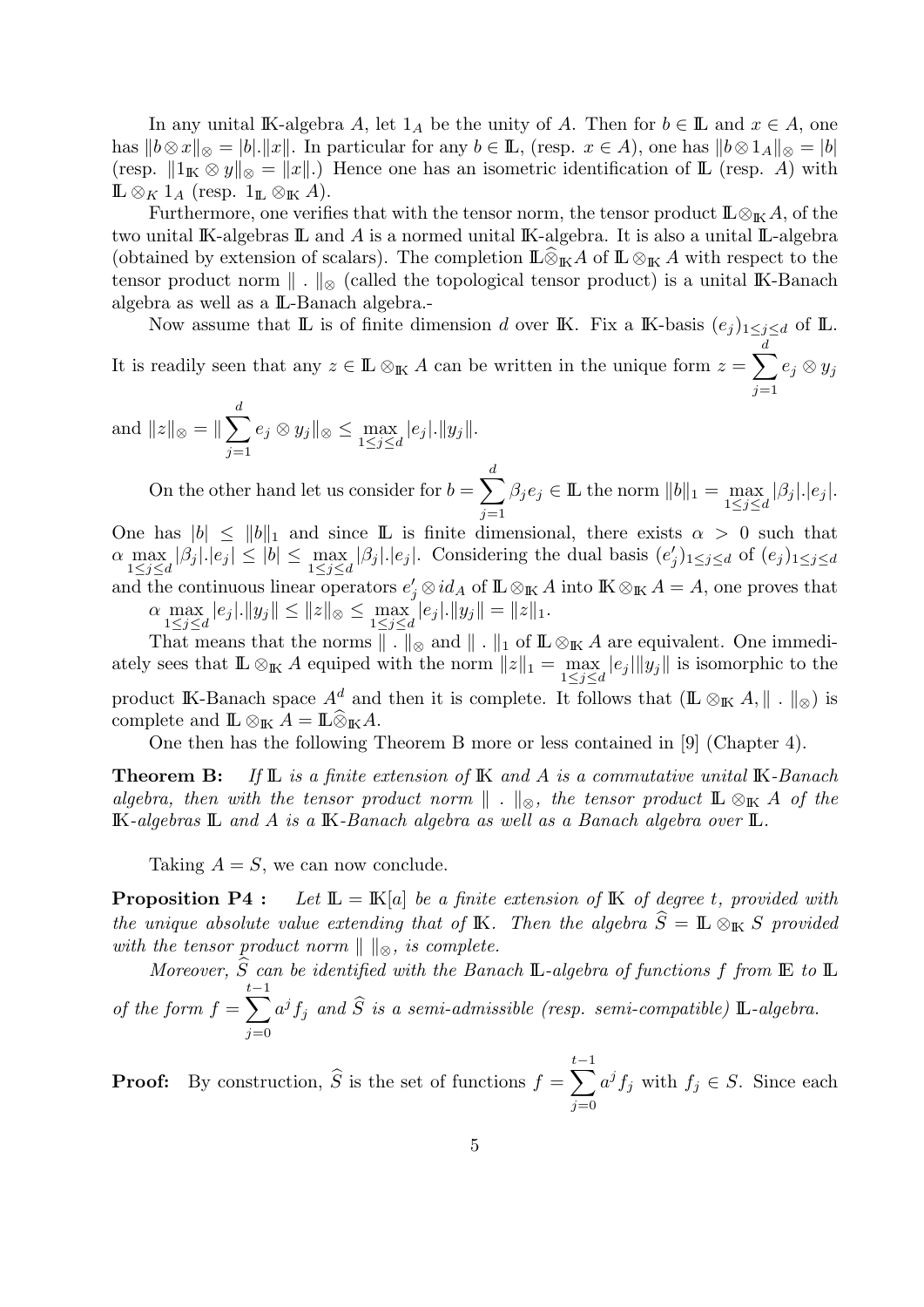$f_j$  is continuous (resp. uniformly continuous), so is f. By Theorem B,  $\widehat{S}$  is a Banach  $\mathbb{L}$ -algebra. Next, given a clopen subset set (resp. a uniformly open subset) D of  $\mathbb{E}$ , the characteristic function u of D exists in S and hence it belongs to  $\hat{S}$ . Finally, given an element  $g \in \widehat{S}$  such that  $\inf_{x \in \mathbb{E}} |g(x)| > 0$ , by Proposition P3, g is invertible in  $\widehat{S}$ . Therefore,  $\widehat{S}$  is semi-admissible (resp. semi-compatible).

**Theorem 1:** Let  $\mathbb{L}$  be a finite extension of  $\mathbb{K}$  of degree t, provided with the unique absolute value extending that of K and let  $\hat{S} = \mathbb{L} \otimes_{\mathbb{K}} S$  be provided with the tensor product norm. Then  $\widehat{S}$  is a semi-admissible (resp. semi-compatible) Banach L-algebra.

**Proof:** By definition, **L** is of the form  $\mathbb{K}[b_1, ..., b_q]$  with  $\mathbb{K}[b_1, ..., b_j]$  strictly included in  $\mathbb{K}[b_1, ..., b_{j+1}], j = 1, ..., q - 1$ . Put  $\mathbb{L}_j = \mathbb{L}[b_1, ..., b_j], j = 1, ..., q$  and  $\widehat{S}_j = \mathbb{L}_j \otimes_{\mathbb{K}} S$ . Suppose we have proved that  $\widehat{S}_j$  is semi-admissible (resp. semi-compatible) for some  $j < q$ . Next, since  $\mathbb{L}_{j+1} = \mathbb{L}_j[b_{j+1}]$ , by Proposition P4,  $\hat{S}_{j+1}$  is semi-admissible (resp. semicompatible). Therefore, by induction,  $\widehat{S}_q = \widehat{S}$  is a semi-admissible (resp. semi-compatible) Banach IL-algebra.

**Theorem 2:** Let M be a maximal ideal of finite codimension of S. Then M is of codimension 1.

**Proof:** Let  $\mathbb{L}$  be the field  $\frac{S}{\sqrt{S}}$  $\frac{\infty}{\mathcal{M}}$  and let  $S = \mathbb{L} \otimes_{\mathbb{K}} S$  be provided with the tensor norm product. By Theorem 1,  $\hat{S}$  is semi-admissible (resp. semi-compatible). Now, let  $\chi$  be the morphism from S over IL whose kernel is M. Let  $g \in S$  and let  $b = \chi(g) \in I\!I$ . By Proposition P1,  $\chi$  admits an extension to a morphism  $\hat{\chi}$  from  $\hat{S}$  to IL. Now, since  $\hat{S}$  is semi-admissible (resp. semi-compatible) and since the kernel of  $\hat{\chi}$  is a maximal ideal  $\widehat{\mathcal{M}}$ of  $\widehat{S}$ , by Proposition A there exists an ultrafilter U on E such that  $\widehat{\mathcal{M}} = \mathcal{I}(\mathcal{U}, \widehat{S})$ . Take  $g \in S$  and let  $b = \chi(g)$ . Then we have  $\widehat{\chi}(g - b) = 0$ , hence  $g - b$  belongs to  $\widehat{\mathcal{M}}$ , therefore  $\lim_{\mathcal{U}} g(x) - b = 0$  i.e.  $\lim_{\mathcal{U}} g(x) = b$ . But since  $g \in S$ ,  $g(x)$  belongs to IK for all  $x \in \mathbb{E}$ . Therefore, since IK is complete, b belongs to IK. But by definition  $\chi$  is a surjection from S onto  $\mathbb{L}$ , hence every value b of  $\mathbb{L}$  actually lies in  $\mathbb{K}$  and hence  $\mathbb{L} = \mathbb{K}$ .

Let us now recall the following result that we can extract from Theorem 4.8 in [2]:

**Theorem C:** Let  $M$  be a maximal ideal of codimension 1 of S. Then the quotient norm of the field  $\frac{S}{\sqrt{S}}$  $\mathcal M$ is equal to the absolute value of IK.

**Theorem 3:** Suppose  $\mathbb{E} \subset \mathbb{K}$  and let  $\mathcal{M} = \mathcal{I}(\mathcal{U}, S)$  be a maximal ideal of S where U is an ultrafilter on  $E$  and suppose that the identical function belongs to S. If  $U$  is a Cauchy filter, then  $M$  is of codimension 1. Else,  $M$  is of infinite codimension.

**Proof:** Suppose first that  $U$  is a Cauchy ultrafilter. By Theorem C, we can assume that U converges to a point a of the completion  $\mathbb E$  of  $\mathbb E$  with respect to  $\delta$ . Then, by Theorem A, the ideal  $\mathcal M$  is of codimension 1 and so is  $\mathcal M$ . Now, suppose that  $\mathcal U$  is not a Cauchy filter. Consider the identical function q defined on E. Then q has no limit on  $\mathcal{U}$ , therefore